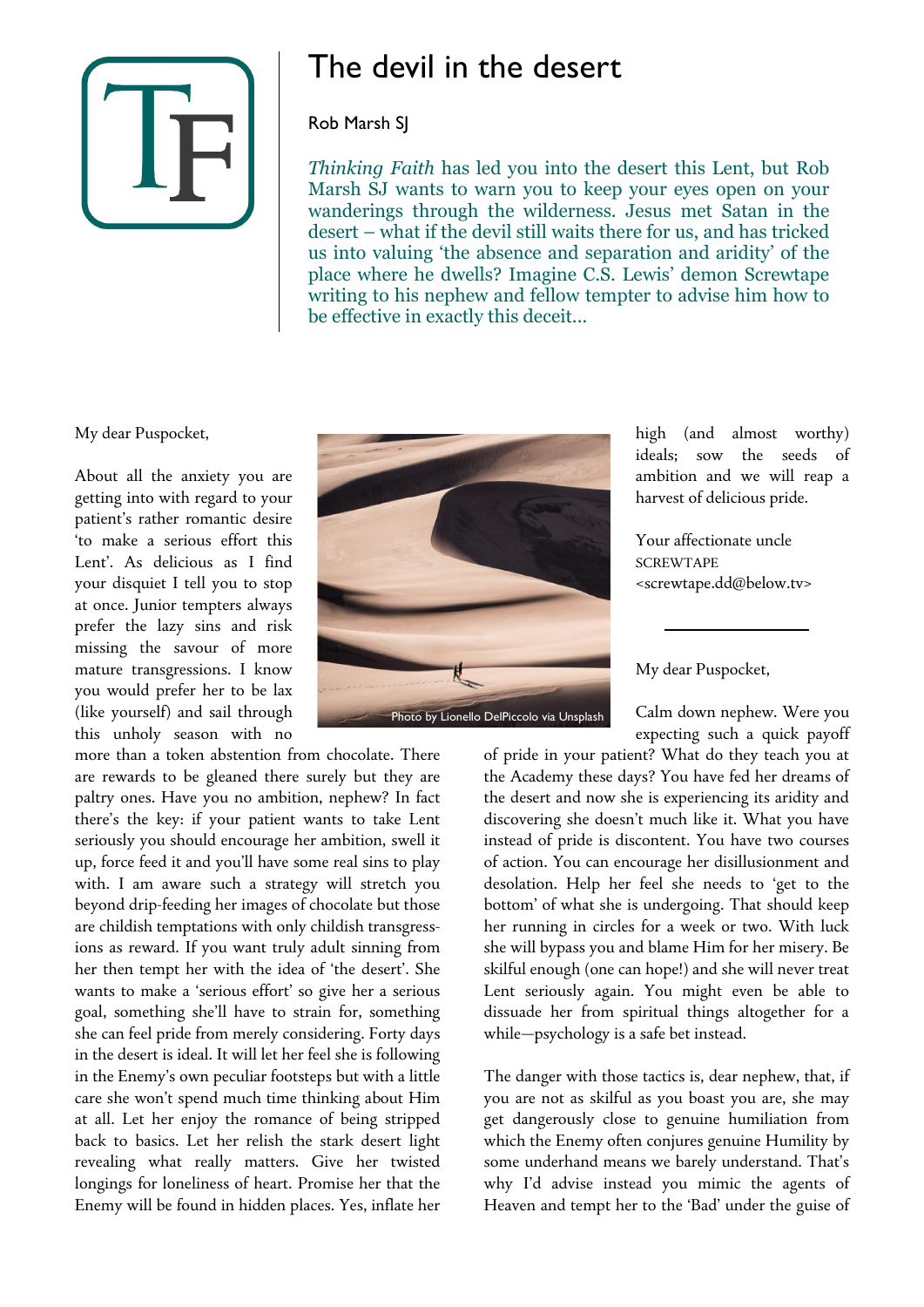'Good'. For example, whisper into her ear some sweet lies about the elevated nature of her aridity. Don't let her mind go near the suggestion that her dryness may be the natural fruit of looking in the wrong place. No, let her think that the dryness is a special mark of 'maturity', a sign of her 'progress'. Let her strive for what she truly dislikes. Then sit back and enjoy the taste of confusion. With any luck the Enemy won't be spared a thought in the process.

Your affectionate uncle **SCREWTAPE** <screwtape.dd@below.tv>

My dear idiot Puspocket,

When I talked about getting her to relish her experience of dryness and even take pride in it I had no idea you would feed her the writings of hell-forsaken mystics who have genuinely been led by the Enemy into His particular disgusting brand of 'union'. Get her away from such material immediately. There are plenty of derivative works that have the High Command's stamp of approval and are guaranteed to be unhelpful to your patient. You are not the first to have committed such blunders – though whether that should gain you leniency we will have to see – and so certified countermeasures have been deployed for centuries.

The first such measure appeals to the humans' everavailable pride. Tell them that anything is on a scale of progress – stages is a good word to use – and two things are immediately possible even though they might seem contradictory. Humans will invariably judge themselves along this spurious scale either favourably placing themselves on its higher reaches or bemoaning their imagined failure to achieve. Either will do! Both have the fragrant possibility of pride. There are plenty of books for your patient to read – and yes nephew I know there are online resources too and all the more effective they are for being crude in their brevity; there are plenty of ways to have her interpreting her own dryness as the fabled well running dry when in fact she has barely ever sipped the water in the first place.

That is the second masterstroke of our Resistance efforts. We have planted a particularly pernicious scale of progress, a way of ranking their prayer in stages of all things! The genius is that we now have them believing that the more they pray the harder and more unpleasant it should get. Of course we hold out an ultimate stage of some imagined bliss but even this we mystify with paradox.

You and I know only too well and too painfully as field operatives how the evidence of the Enemy is everywhere and how searing to our eyes it is. It hurts all the time. And yet we are not permitted to see for ourselves what these filthy humans in all their squalor get to see: the Enemy's very Self ready and available at any excuse and every slightest invitation. We can only guess His motives for such profligacy and lack of Selfesteem. What they see as light burns our vision, what they hear we are deaf to, what is sweet to them is bitter tears to us. He promises them – gives them – his presence at every turn and we know full well it is a trap and a confidence trick. It must be.

So, yes, a scale of prayer. We have taught them to mistrust the presence of the Enemy which they were created to enjoy and instead to value more highly the absence and separation and aridity which is our own chosen lot. And to feel pride in their folly!

Your affectionate uncle **SCREWTAPE** <screwtape.dd@below.tv>

My dear Puspocket,

Must you be so literal? Of course esteeming dryness is not the only inversion we have embedded in their spirituality. The same dynamic is at work in many ways. They don't all literally describe the desert but the analogy is clear.

Take Silence. The one thing we know is that the Enemy speaks to the humans all the time. He never shuts up. We only have the rumours of what he actually says but the constant hubbub of communications



## The devil in the desert

Rob Marsh SJ 29 March 2017